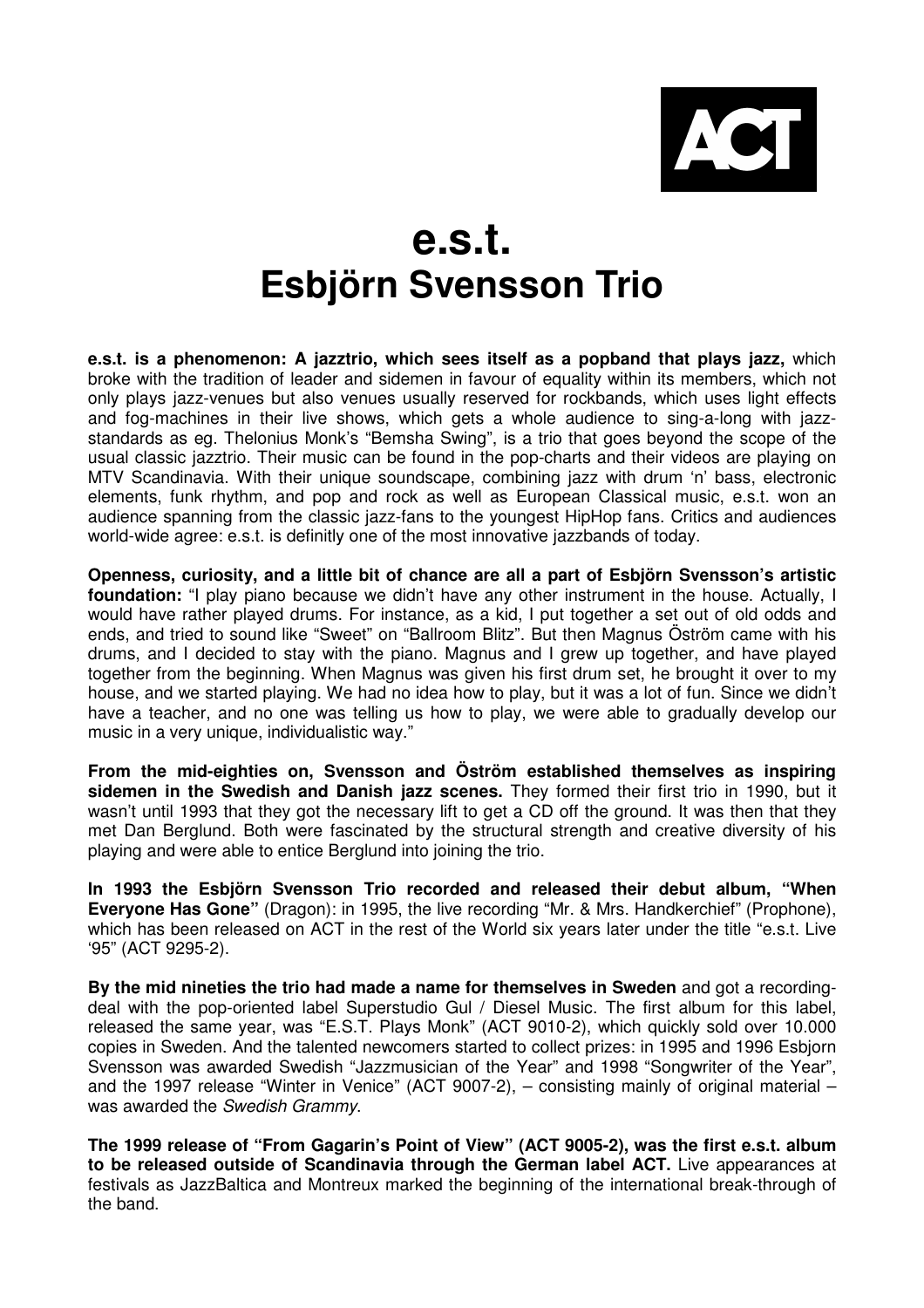**A year later the CD "Good Morning Susie Soho" (ACT 9009-2), was released and earned the trio the title "Trio of the Year" by Jazzwise, UK.** e.s.t. toured on the "RISING STARS" Jazz Circuit and played all major festivals throughout Europe. The same time Sony Columbia USA released the first CD "Somewhere Else Before" – a compilation from the European albums "From Gagarin´s Point of View" and "Good Morning Susie Soho" in the USA.

**"Strange Place For Snow" (ACT 9011-2), e.s.t.'s 2002 release was supported by a 9-month tour through all European countries, but also the USA and Japan.** Music from that album also became the soundtrack for the French movie "Dans ma Peau" directed by the french actress and screen writer ("8 Women") Marina de Van. The album earned numerous awards for the band such as the Jahrespreis der Deutschen Schallplattenkritik (the "German Record Critics' Award" is voted by a jury of independent music critics, writers and editors), the German Jazz Award, Choc de l'année (Jazzman, France), the BBC Jazz Award, the Victoire du Jazz – the French Grammy – as best international act and also the "Relevation of the Year" award, a special award from MIDEM.

**In 2003 the band released "Seven Days of Falling" (ACT 9012-2). The album immediately after release went into the pop album charts in Germany, France and Sweden** (topping at No. 15). Besides in Europe the album was also released in the USA, Japan and South Korea. The band supported K.D. Lang on her tour throughout the USA performing in stadiums and large concert halls to over 50.000 people. More than 100.000 people watched them perform live in the 12 months after the release of "Seven Days of Falling". As a result of all of this e.s.t. was awarded the Hans Koller prize as "European Artist of the Year" in December 2004 – voted by 23 jazz industry professionals from 23 European countries.

**"Viaticum" (ACT 9015-2), released in January 2005, has even surpassed the success of the previous albums.** It went into the top 50 pop album charts in Germany and France and topped in Sweden on position 4. The band extensively toured the world to support the album release and appeared in major concert halls and festivals in Europe, Japan, South Korea, China, Australia, Brazil and the USA. They were awarded a gold and a platinum German Jazz Award, the IAJE award and the Swedish Grammy and were the first European jazz band ever to grace the cover of the DOWNBEAT jazz magazine in the USA (May 2006 issue). Not only in Europe e.s.t. have become a major concert attraction in their own right pulling large crowds all over the continents.

**Following the release of their album "Tuesday Wonderland" (ACT 9016-2) in October 2006, e.s.t. yet again toured extensively throughout the world** and played to audiences totalling 200.000 in more than 100 concerts in 24 countries. The album was literally smothered with prizes, e.s.t. were recognized a number of times as "artist of the year", received the Swedish Grammy award for the  $6<sup>th</sup>$  time as well as the *German Jazz Award* in gold and platinum.

**On 22 November 2006, they gave the last performance of the German "Tuesday Wonderland" tour in a sold-out Laiszhalle in Hamburg, Germany.** The concert was a celebrated triumph. The NDR recording of the night is to be released as a double CD in best sound quality on November 22nd 2007, exactly a year after the event: "e.s.t. live in Hamburg" (ACT 6002- 2).

**"Leucocyte", which came out on 1 September 2008, was to become the musical legacy of Esbjörn Svensson, after his sudden passing on 14 June that same year.** It is the band's most audacious and innovative album to date. For e.s.t., spontaneous jam sessions were the way to rejuvenation. In the course of their tour, they often rented a local recording studio for a day or two and just did their thing, without compositions or songs. They interacted freely with each other and let themselves be carried by the flow of the music, the ideas, the coming and going. The e.s.t. musicians needed this freedom to explore new musical regions, or as Esbjörn Svensson always put it: "to follow the music". The essence of this voyage of discovery is the energy of intoxication; a trip through the blood vessels without a safety net of composition or stylistic restrictions, on which the limits of musical communication can be sounded out.